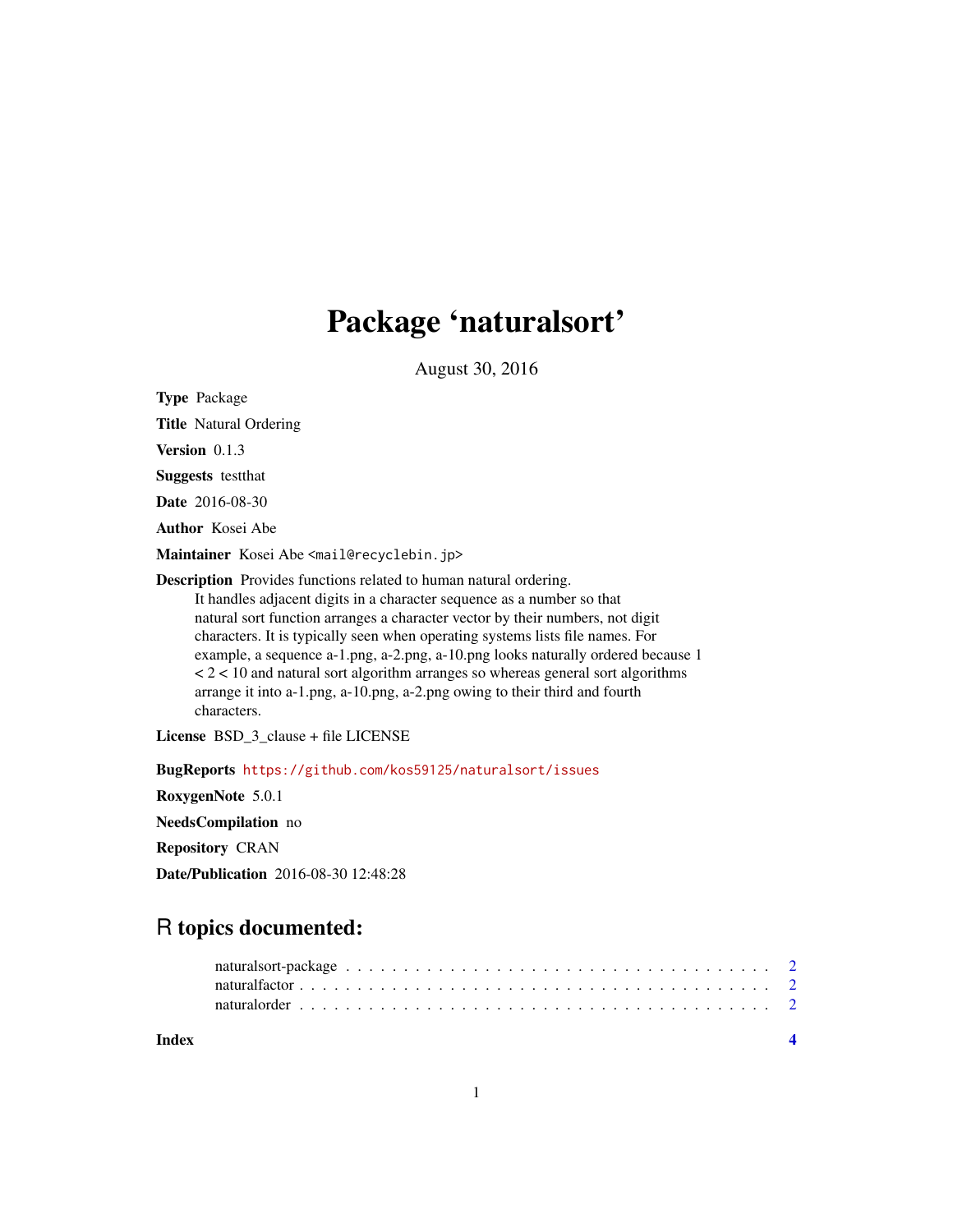<span id="page-1-0"></span>naturalsort-package *Natural Ordering Sort*

#### Description

Provides functions related to natural ordering.

naturalfactor *Natural Ordering Factor*

#### Description

naturalfactor creates a factor with levels in natural order.

#### Usage

naturalfactor(x, levels, ordered = TRUE, ...)

#### Arguments

| X       | a character vector.                                         |
|---------|-------------------------------------------------------------|
| levels  | a character vector whose elements might be appeared in x.   |
| ordered | logical flag that determines whether the factor is ordered. |
| $\cdot$ | arguments that are passed to factor function.               |

naturalorder *Natural Ordering Sort*

#### Description

Natural ordering is a kind of alphanumerical ordering. naturalorder returns the order of the argument character #' vector in human natural ascending or descending order. naturalsort returns the sorted vector.

#### Usage

naturalorder(text, decreasing = FALSE, na.last = TRUE) naturalsort(text, decreasing = FALSE, na.last = NA)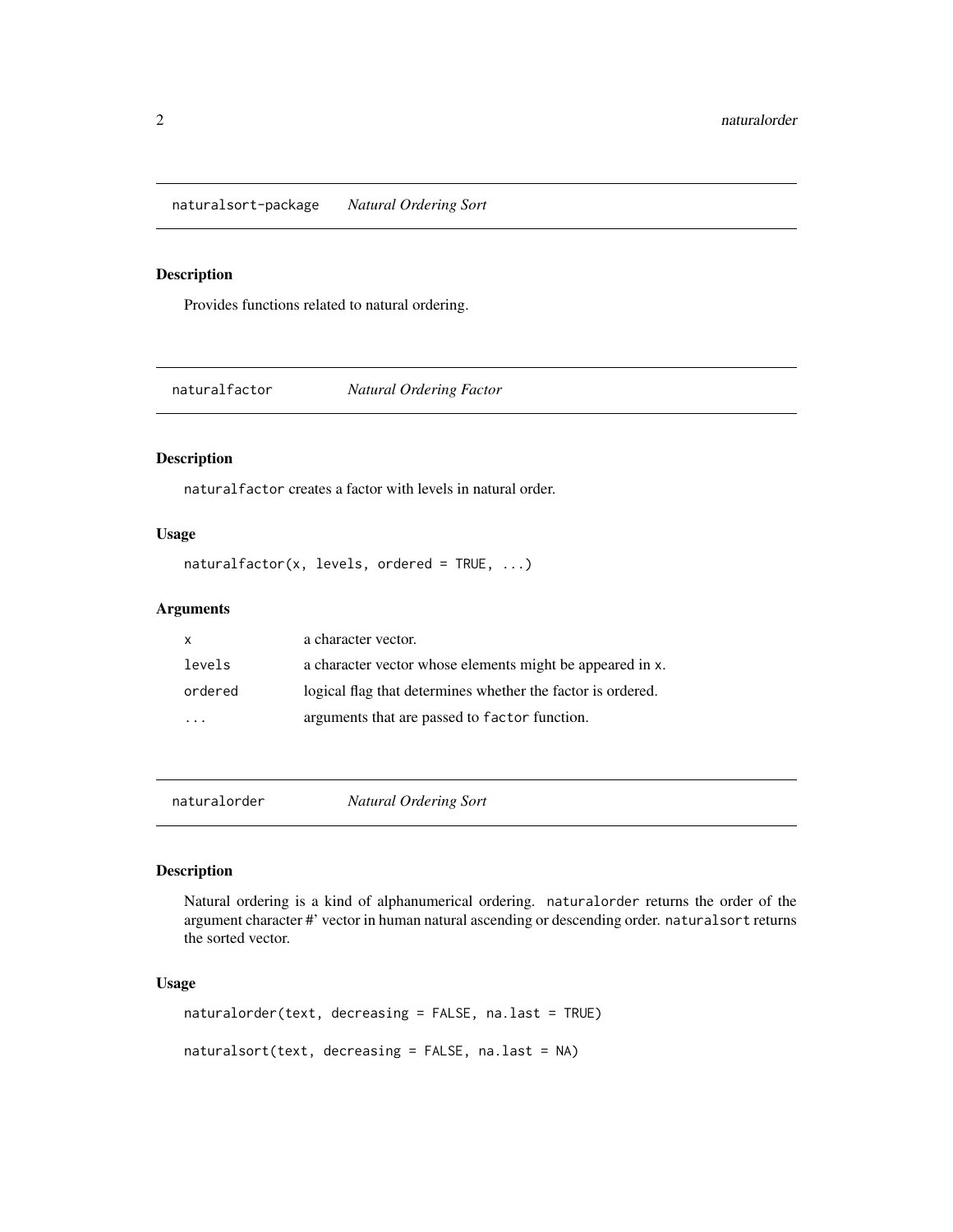#### naturalorder 3

#### Arguments

| text       | a character vector to sort.                        |
|------------|----------------------------------------------------|
| decreasing | logical.                                           |
| na.last    | logical. If NA, NAs will be removed of the result. |

#### Value

For naturalorder, the results are indices of vector elements in natural order. For naturalsort, the results are sorted vectors.

#### Examples

```
text <- c("a-1.png", "a-2.png", "a-10.png")
print(sort(text))
print(naturalsort(text))
```